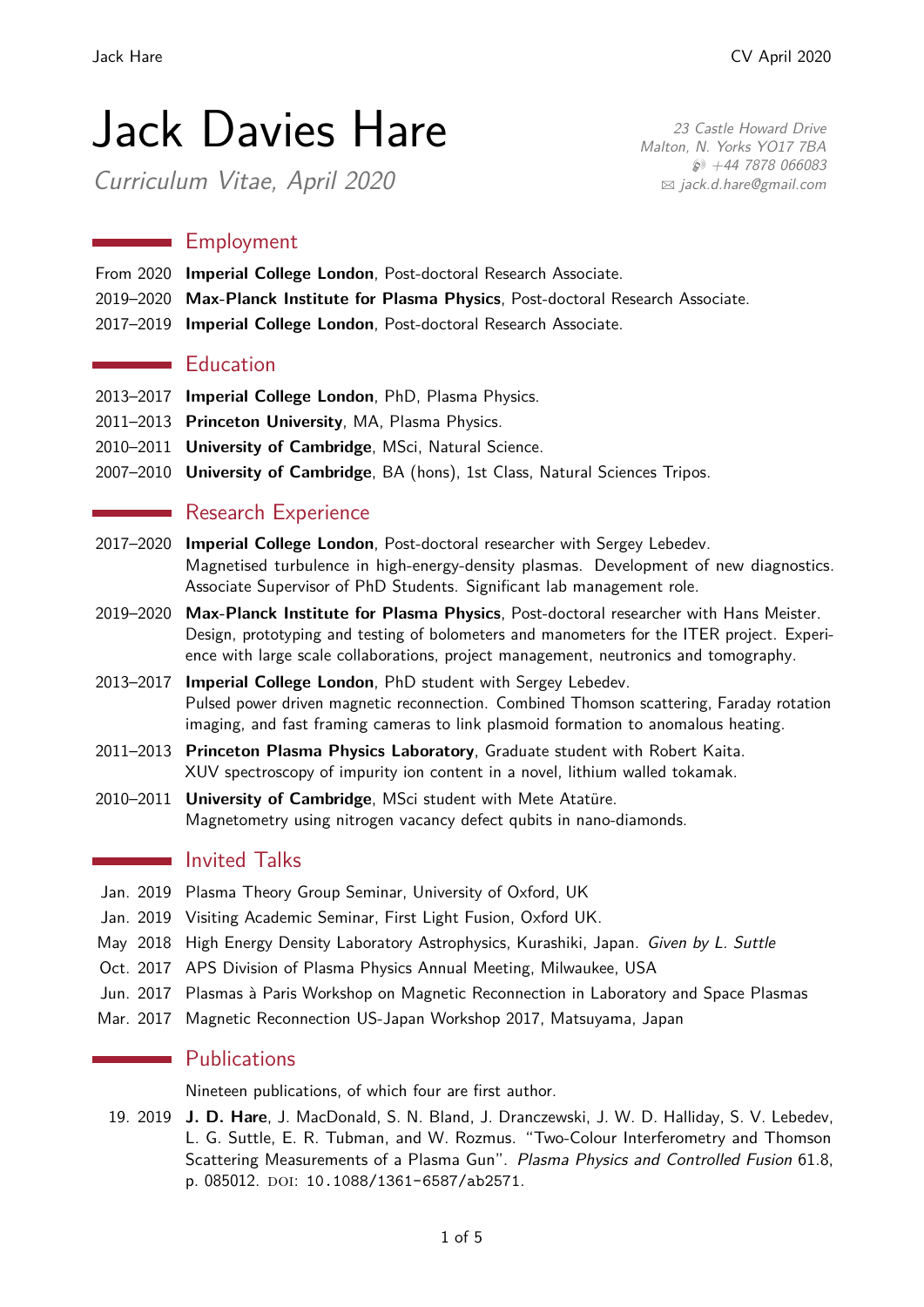- 18. 2019 L. G. Suttle, G. C. Burdiak, C. L. Cheung, T. Clayson, J. Halliday, **J. D. Hare**, S. Rusli, D. Russell, E. Tubman, A. Ciardi, N. F. Loureiro, J. Li, A. Frank, and S. V. Lebedev. "Interactions of Magnetized Plasma Flows in Pulsed-Power Driven Experiments". Plasma Physics and Controlled Fusion in press. DOI: [10.1088/1361-6587/ab5296](https://doi.org/10.1088/1361-6587/ab5296).
- 17. 2018 **J. D. Hare**, L. G. Suttle, S. V. Lebedev, N. F. Loureiro, A. Ciardi, J. Chittenden, T. Clayson, S. J. Eardley, C. Garcia, J. W. D. Halliday, T. Robinson, R. A. Smith, N. Stuart, F. Suzuki-Vidal, and E. R. Tubman. "An Experimental Platform for Pulsed-Power Driven Magnetic Reconnection". Physics of Plasmas 25, p. 055703. DOI: [10.1063/1.5016280](https://doi.org/10.1063/1.5016280).
- 16. 2018 L. G. Suttle, **J. D. Hare**, S. V. Lebedev, A. Ciardi, N. F. Loureiro, G. C. Burdiak, J. P. Chittenden, T. Clayson, J. W. D. Halliday, N. Niasse, D. Russell, F. Suzuki-Vidal, E. Tubman, T. Lane, J. Ma, T. Robinson, R. A. Smith, and N. Stuart. "Ion Heating and Magnetic Flux Pile-up in a Magnetic Reconnection Experiment with Super-Alfvénic Plasma Inflows". Physics of Plasmas 25, p. 042108. DOI: [10.1063/1.5023664](https://doi.org/10.1063/1.5023664).
- 15. 2018 T. Clayson, S. V. Lebedev, F. Suzuki-Vidal, G. C. Burdiak, J. W. D. Halliday, **J. D. Hare**, J. Ma, L. G. Suttle, and E. R. Tubman. "Inverse Liner Z-Pinch: An Experimental Pulsed Power Platform for Studying Radiative Shocks". IEEE Transactions on Plasma Science 46.11, pp. 3734-3740. DOI: [10.1109/TPS.2018.2868757](https://doi.org/10.1109/TPS.2018.2868757).
- 14. 2017 **J. D. Hare**, S. V. Lebedev, L. G. Suttle, N. F. Loureiro, A. Ciardi, G. C. Burdiak, J. P. Chittenden, T. Clayson, S. J. Eardley, C. Garcia, J. W. D. Halliday, N. Niasse, T. Robinson, R. A. Smith, N. Stuart, F. Suzuki-Vidal, G. F. Swadling, J. Ma, and J. Wu. "Formation and Structure of a Current Sheet in Pulsed-Power Driven Magnetic Reconnection Experiments". Physics of Plasmas 24, p. 102703. DOI: [10.1063/1.4986012](https://doi.org/10.1063/1.4986012).
- 13. 2017 **J. D. Hare**, L. Suttle, S. V. Lebedev, N. F. Loureiro, A. Ciardi, G. C. Burdiak, J. P. Chittenden, T. Clayson, C. Garcia, N. Niasse, T. Robinson, R. A. Smith, N. Stuart, G. F. Swadling, J. Ma, J. Wu, and Q. Yang. "Anomalous Heating and Plasmoid Formation in a Driven Magnetic Reconnection Experiment". Physical Review Letters 118, p. 085001. DOI: [10.1103/PhysRevLett.118.085001](https://doi.org/10.1103/PhysRevLett.118.085001).
- 12. 2017 G. C. Burdiak, S. V. Lebedev, S. N. Bland, T. Clayson, **J. Hare**, L. Suttle, D. C. Garcia, J. P. Chittenden, A. Frank, and T. S. Lane. "The Structure of Bow Shocks Formed by the Interaction of Pulsed-Power Driven Magnetised Plasma Flows with Conducting Obstacles". Physics of Plasmas 24, p. 072713. DOI: [10.1063/1.4993187](https://doi.org/10.1063/1.4993187).
- 11. 2016 L. G. Suttle, **J. D. Hare**, S. V. Lebedev, G. F. Swadling, G. C. Burdiak, A. Ciardi, J. P. Chittenden, N. F. Loureiro, N. Niasse, F. Suzuki-Vidal, J. Wu, Q. Yang, T. Clayson, A. Frank, T. S. Robinson, R. A. Smith, and N. Stuart. "Structure of a Magnetic Flux Annihilation Layer Formed by the Collision of Supersonic, Magnetized Plasma Flows". Physical Review Letters 116, p. 225001. DOI: [10.1103/PhysRevLett.116.225001](https://doi.org/10.1103/PhysRevLett.116.225001).
- 10. 2016 G. F. Swadling, S. V. Lebedev, G. N. Hall, F. Suzuki-Vidal, G. C. Burdiak, L. Pickworth, P. De Grouchy, J. Skidmore, E. Khoory, L. Suttle, M. Bennett, **J. D. Hare**, T. Clayson, S. N. Bland, R. A. Smith, N. H. Stuart, S. Patankar, T. S. Robinson, A. J. Harvey-Thompson, W. Rozmus, et al. "Experimental Investigations of Ablation Stream Interaction Dynamics in Tungsten Wire Arrays: Interpenetration, Magnetic Field Advection, and Ion Deflection". Physics of Plasmas 23, p. 056309. DOI: [10.1063/1.4948279](https://doi.org/10.1063/1.4948279).
- 9. 2016 G. Haerendel, L. Suttle, S. V. Lebedev, G. F. Swadling, **J. D. Hare**, G. C. Burdiak, S. N. Bland, J. P. Chittenden, N. Kalmoni, A. Frank, R. A. Smith, and F. Suzuki-Vidal. "Stop Layer: A Flow Braking Mechanism in Space and Support from a Lab Experiment". Plasma Physics and Controlled Fusion 58, p. 064001. DOI: [10.1088/0741-3335/58/6/064001](https://doi.org/10.1088/0741-3335/58/6/064001).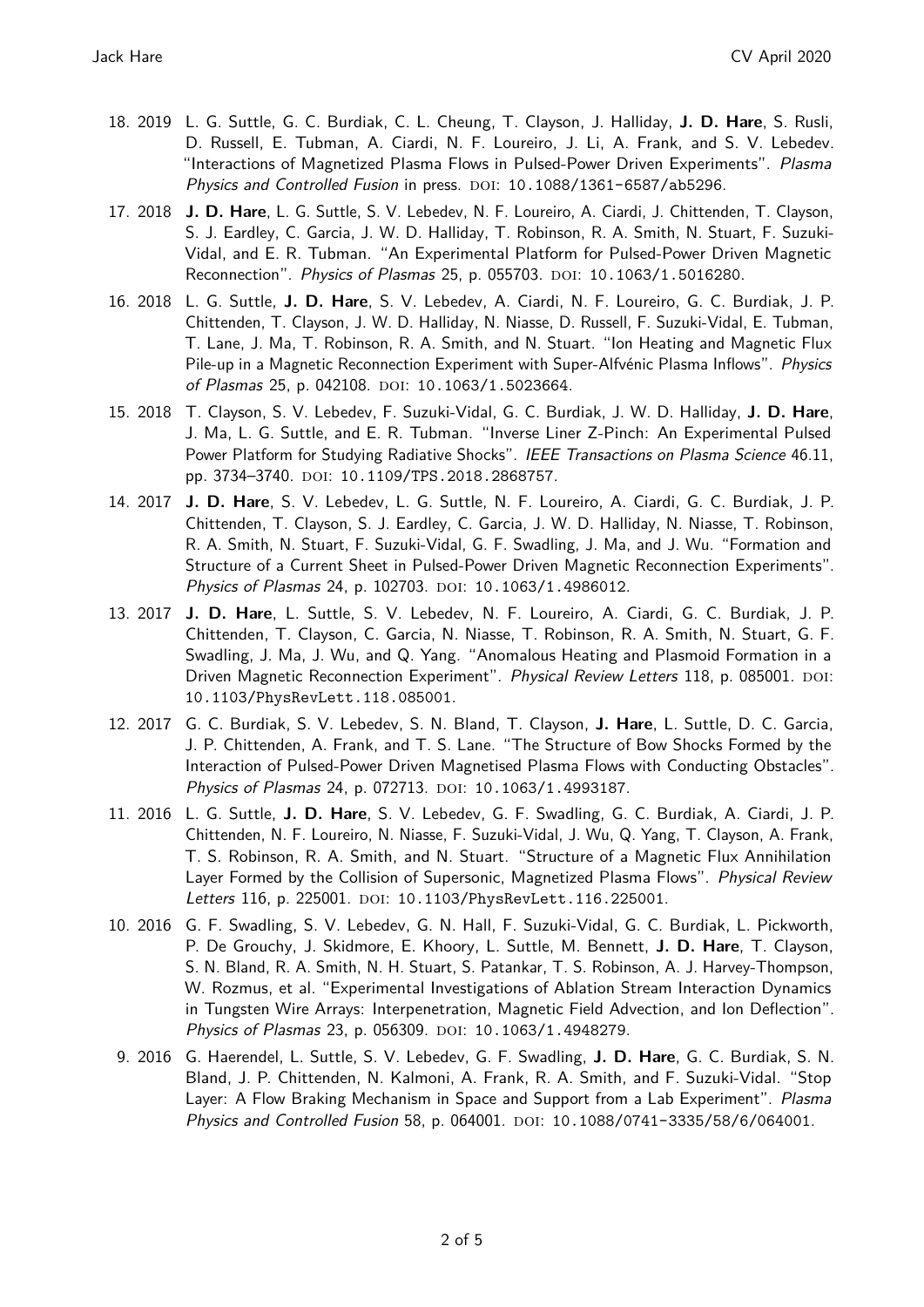- 8. 2015 G. C. Burdiak, S. V. Lebedev, F. Suzuki-Vidal, G. F. Swadling, S. N. Bland, N. Niasse, L. Suttle, M. Bennet, **J. Hare**, M. Weinwurm, R. Rodriguez, J. Gil, and G. Espinosa. "Cylindrical Liner Z-Pinch Experiments for Fusion Research and High-Energy-Density Physics". Journal of Plasma Physics 81, pp. 1-20. DOI: [10.1017/S0022377815000318](https://doi.org/10.1017/S0022377815000318).
- 7. 2015 M. Bennett, S. Lebedev, G. Hall, L. Suttle, G. Burdiak, F. Suzuki-Vidal, **J. Hare**, G. Swadling, S. Patankar, M. Bocchi, J. Chittenden, R. Smith, A. Frank, E. Blackman, R. Drake, and A. Ciardi. "Formation of Radiatively Cooled, Supersonically Rotating, Plasma Flows in Z-Pinch Experiments: Towards the Development of an Experimental Platform to Study Accretion Disk Physics in the Laboratory". High Energy Density Physics 17, pp. 63-67. DOI: [10.1016/j.hedp.2015.02.001](https://doi.org/10.1016/j.hedp.2015.02.001).
- 6. 2014 G. F. Swadling, S. V. Lebedev, G. N. Hall, S. Patankar, N. H. Stewart, R. A. Smith, A. J. Harvey-Thompson, G. C. Burdiak, P. de Grouchy, J. Skidmore, L. Suttle, F. Suzuki-Vidal, S. N. Bland, K. H. Kwek, L. Pickworth, M. Bennett, **J. D. Hare**, W. Rozmus, J. Yuan, C. Burdiak, et al. "Diagnosing Collisions of Magnetized, High Energy Density Plasma Flows Using a Combination of Collective Thomson Scattering, Faraday Rotation, and Interferometry". Review of Scientific Instruments 85, 11E502. DOI: [10.1063/1.4890564](https://doi.org/10.1063/1.4890564).
- 5. 2014 S. V. Lebedev, L. Suttle, G. F. Swadling, M. Bennett, S. N. Bland, G. C. Burdiak, A. Ciardi, A. Clemens, P. D. Grouchy, G. N. Hall, **J. D. Hare**, N. Kalmoni, N. Niasse, S. Patankar, L. Sheng, A. Smith, J. Yuan, A. Frank, E. G. Blackman, and R. P. Drake. "The Formation of Reverse Shocks in Magnetized High Energy Density Supersonic Plasma Flows". Physics of Plasmas 21, p. 056305. DOI: [10.1063/1.4874334](https://doi.org/10.1063/1.4874334).
- 4. 2014 M. J. Bennett, S. V. Lebedev, G. N. Hall, L. Suttle, G. Burdiak, F. Suzuki-Vidal, **J. Hare**, G. Swadling, S. Patankar, M. Bocchi, J. P. Chittenden, R. Smith, A. Frank, E. Blackman, R. P. Drake, and A. Ciardi. "Rotating Plasma Disks in Dense Z-Pinch Experiments". AIP Conference Proceedings 1639, pp. 71-75. DOI: [10.1063/1.4904780](https://doi.org/10.1063/1.4904780).
- 3. 2013 J. C. Schmitt, T. Abrams, L. R. Baylor, L. Berzak Hopkins, T. Biewer, D. Bohler, D. Boyle, E. Granstedt, T. Gray, **J. Hare**, C. M. Jacobson, M. Jaworski, R. Kaita, T. Kozub, B. LeBlanc, D. P. Lundberg, M. Lucia, R. Maingi, R. Majeski, E. Merino, et al. "Results and Future Plans of the Lithium Tokamak eXperiment (LTX)". Journal of Nuclear Materials 438, S1096–S1099. DOI: [10.1016/j.jnucmat.2013.01.241](https://doi.org/10.1016/j.jnucmat.2013.01.241).
- 2. 2013 R. Majeski, T. Abrams, D. Boyle, E. Granstedt, **J. Hare**, C. M. Jacobson, R. Kaita, T. Kozub, B. LeBlanc, D. P. Lundberg, M. Lucia, E. Merino, J. Schmitt, D. Stotler, T. M. Biewer, J. M. Canik, T. K. Gray, R. Maingi, A. G. McLean, S. Kubota, et al. "Particle Control and Plasma Performance in the Lithium Tokamak eXperiment". Physics of Plasmas 20, p. 056103. doi: [10.1063/1.4802195](https://doi.org/10.1063/1.4802195).
- 1. 2011 Y. Alaverdyan, N. Vamivakas, J. Barnes, C. Lebouteiller, **J. Hare**, and M. Atatüre. "Spectral Tunability of a Plasmonic Antenna with a Dielectric Nanocrystal". Optics Express 19.19, pp. 18175–18181.

#### Awards

 $\mathcal{L}_{\text{max}}$  .

- 2018 European Physical Society Plasma Physics Division PhD Research Award.
- 2018 Imperial College Prize for Excellence in the Support of Teaching and Learning.
- 2016 Malcolm G. Haines award for Outstanding Young Plasma Physicists.
- 2016 Voted best demonstrator by students in the second-year undergraduate teaching labs.
- 2015 EPSRC Science Photo Competition, 2nd place in Innovation category.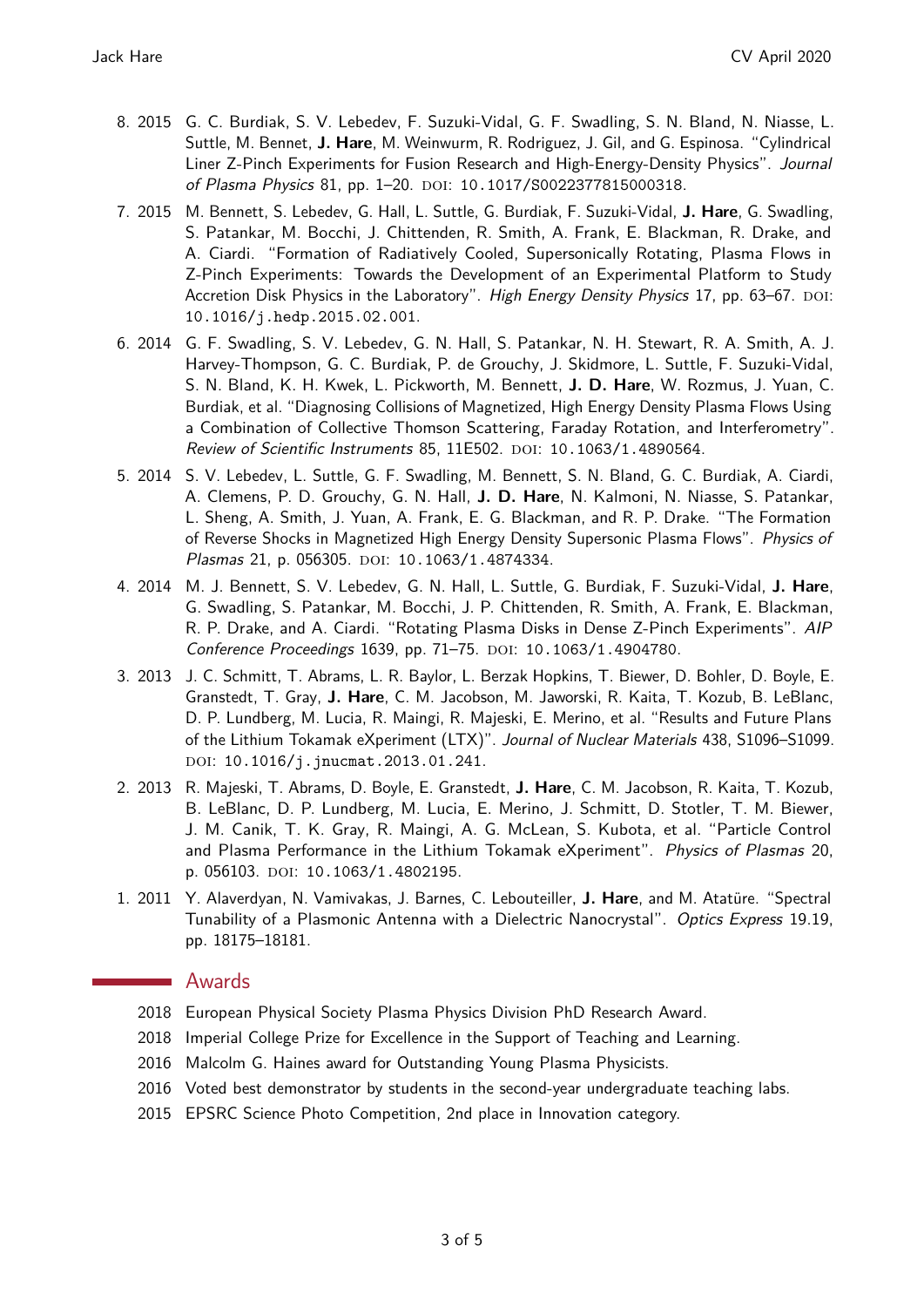#### Scholarships and Grants  $\label{eq:2.1} \frac{1}{\sqrt{2}}\left(\frac{1}{\sqrt{2}}\right)^{2} \left(\frac{1}{\sqrt{2}}\right)^{2} \left(\frac{1}{\sqrt{2}}\right)^{2} \left(\frac{1}{\sqrt{2}}\right)^{2} \left(\frac{1}{\sqrt{2}}\right)^{2} \left(\frac{1}{\sqrt{2}}\right)^{2} \left(\frac{1}{\sqrt{2}}\right)^{2} \left(\frac{1}{\sqrt{2}}\right)^{2} \left(\frac{1}{\sqrt{2}}\right)^{2} \left(\frac{1}{\sqrt{2}}\right)^{2} \left(\frac{1}{\sqrt{2}}\right)^{2} \left(\$

- 2013–2017 President's PhD Scholarship at Imperial College London.
	- 2017 MECMATPLA Winter School travel grant, Montgenèvre, France.
	- 2015 HEDSA Summer School travel grant, San Diego, USA.
- 2011–2013 Charles Ames Brooks Class of 1905 Scholarship at Princeton University.
- 2009–2011 Senior Scholar at Gonville and Caius College, University of Cambridge.

#### **Academic Service**

- From 2017 Referee for Physical Review Letters, Nature, Physical Review E, Nature Physics Communications and Physics of Plasmas
- 2018–2019 Organiser for Imperial College Plasma Physics Group Postgraduate Lectures.
- 2018–2019 Chair of Physics Department LGBT+ Allies Network.
- 2017–2019 Chair and organiser for Imperial College Plasma Physics Group Seminars.
- 2017–2019 Member of the Physics Research Associates Committee
	- 2017 Student representative to the Postgraduate Research review panel at Imperial College.

#### Contributed Talks and Posters

- 2018 EPS Plasma Physics Division Annual Meeting, Prague, Czechia
- 2016 APS Division of Plasma Physics Annual Meeting, San Jose, USA
- 2016 High Energy Density Laboratory Astrophysics, Palo Alto, USA
- 2015 APS Division of Plasma Physics Annual Meeting, Savannah, USA
- 2014 APS Division of Plasma Physics Annual Meeting, New Orleans, USA
- 2014 International Conference on Plasma Science, Washington D.C., USA
- 2014 High Energy Density Laboratory Astrophysics, Bordeaux, France
- 2012 APS Division of Plasma Physics Annual Meeting, Providence, USA

#### Teaching Experience: 1040 hours

- 2018–2019 MSci project co-supervisor for two students, diagnosing electrical wire explosions. 100 hours.
- 2018 UROP supervisor for three students, computational and experimental projects. 200 hours.
- 2017–2018 Head of Experiment (Interferometry), first year undergraduate labs. 160 hours.
- 2017–2018 BSc Project supervisor, continuous wave triature interferometer for HED plasmas. 40 hours.
- 2017–2018 Lead Demonstrator for first year undergraduate computing with Python. 16 hours.
	- 2017 UROP project supervisor, developing a continuous wave Faraday polarimeter. 80 hours.
- 2014–2016 Demonstrator for 2nd year physics undergraduate labs at Imperial College. 240 hours
- 2014–2016 Supervisor for first year projects for physics undergraduates at Imperial College. 100 hours.
- 2013–2014 Teaching Assistant for first year physics undergraduates at Imperial College. 100 hours.
	- 2012 Problem session on plasma physics for NUF and SULI summer students at PPPL. 10 hours.

#### **Computer Skills**

Python: Proficient (7+ years).  $C++$ : Significant experience (2+ years). Solidworks: Proficient (6+ years).

#### **Languages**

 $\sim 10^{11}$  m  $^{-1}$ 

Mother tongue: English. CEFR for Languages: French (A1), German (A2).